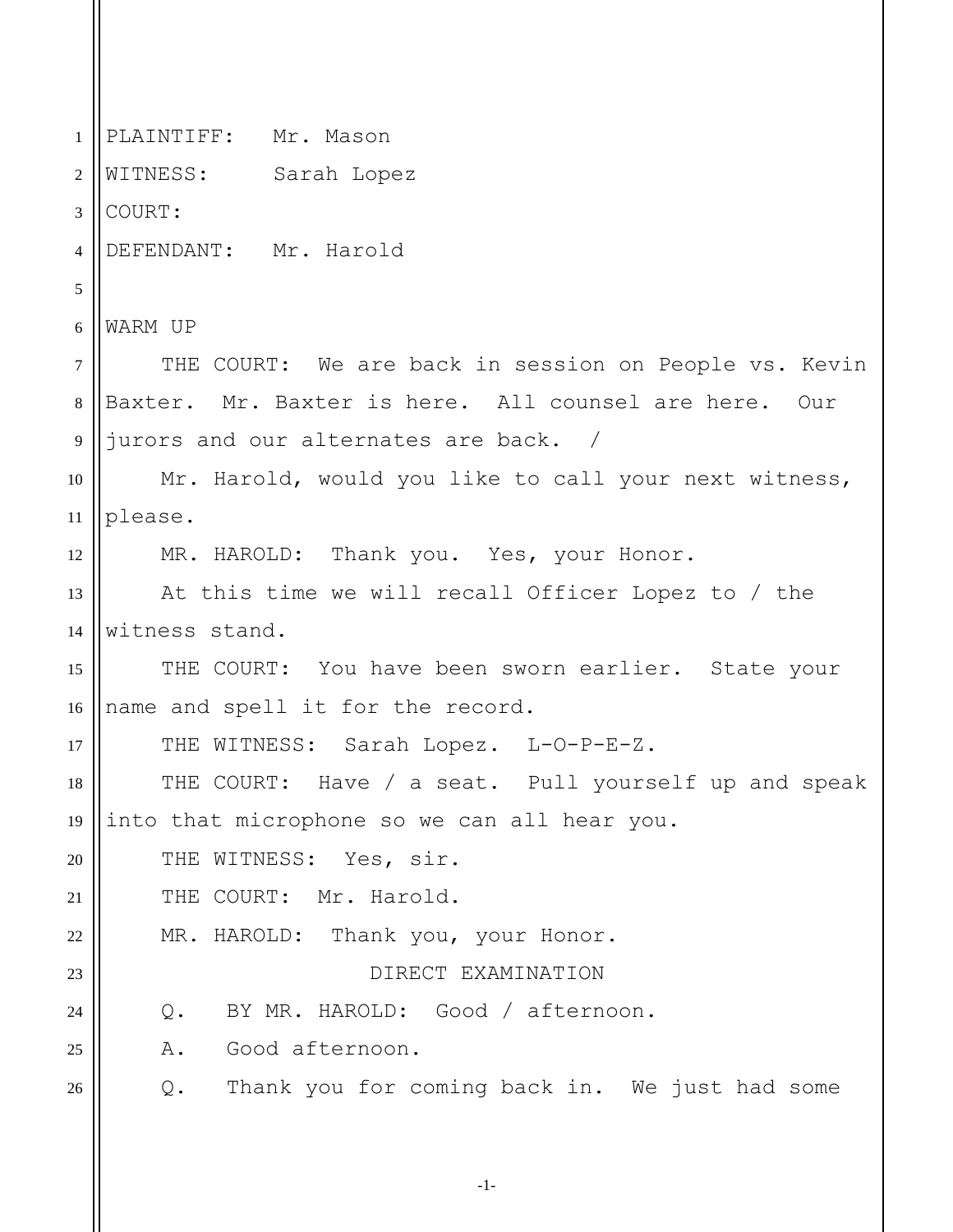1 more questions for you.

2 3 4 5 6 7 8 9 10 11 12 13 14 15 16 17 18 19 20 21 22 23 24 25 26 A. I understand. That's fine. MR. MASON: Excuse me, your Honor. / Could we have the witness move closer to the mike, please. THE WITNESS: I am sorry. Is that better? MR. MASON: That's great. Thank you. THE COURT: Okay. Next question, please. / MR. MASON: I apologize for the interruption. THE COURT: Let's proceed. Q. BY MR. HAROLD: We were discussing your work at the scene in the afternoon of July 31st, 2010. A. Yes. / Q. I want to talk with you now about the bedroom where you found the victim. Earlier you testified the door was locked; is that correct? \*/ A. Yes, sir. Q. And you discovered that was locked after you had already observed what appeared to you to be blood in the living room; is / that correct? A. Yes, sir. Q. Tell us about the locked bedroom. What did you do with that bedroom? A. Once we identified that we couldn't gain entry, / then I immediately ran to my sergeant's patrol vehicle and brought back a ram to open the door. Q. Okay. Now, at this point, Officer, did / you

-2-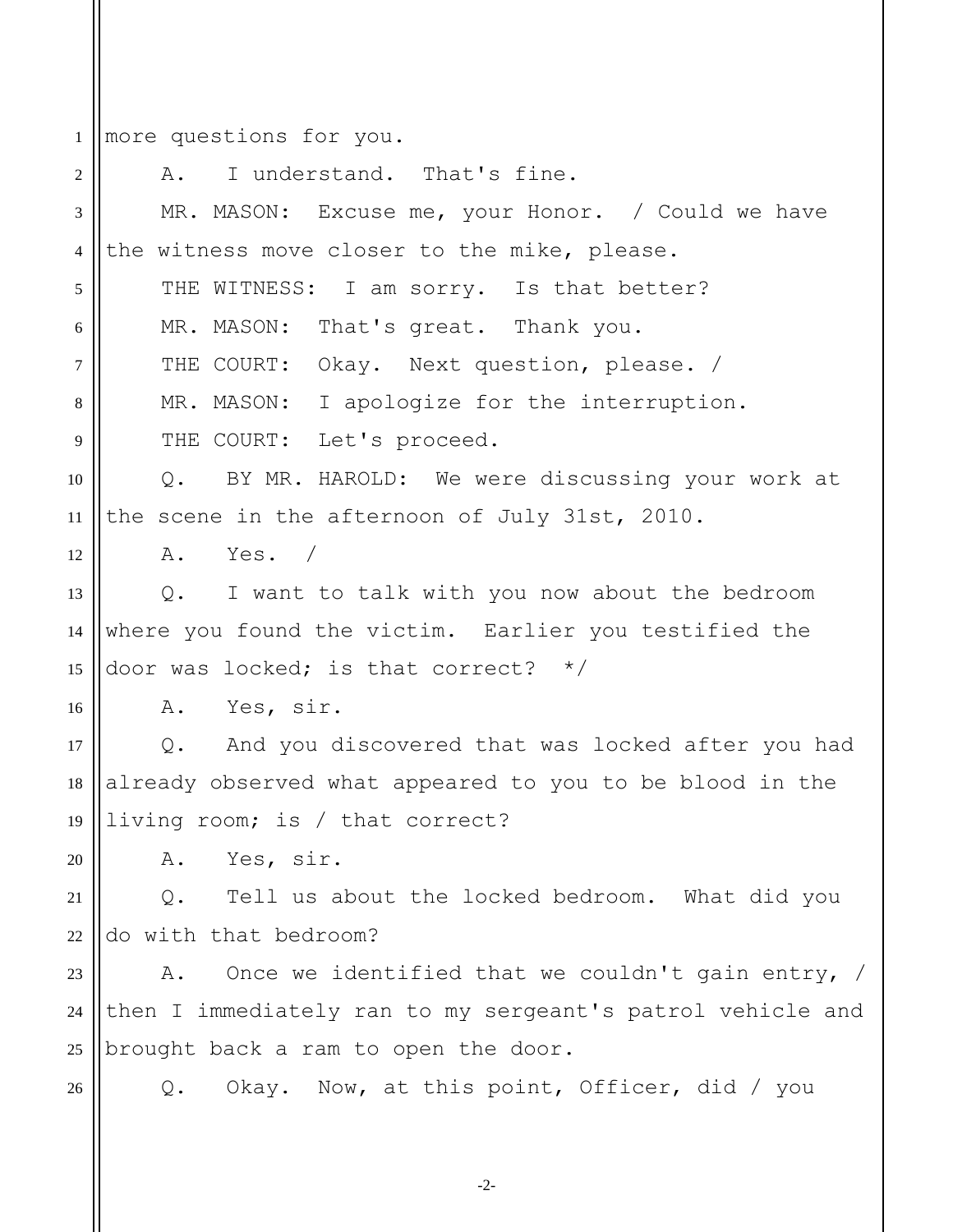1 2 know what you were dealing with at that time at the residence?

3 4 5 A. At that point we were concerned that there might be someone gravely / injured on the other side of that door.

6

14

Q. Why were you concerned about that?

7 8 9 A. Based on the amount of blood that we observed as well / as the drag marks on the carpet, it appeared that somebody had been drug into the other bedroom.

10 11 Q. You went to the patrol car and / came back with an object. Then what did you do with that bedroom door?

12 13 A. Officer Blackwell then used that ram device to attempt to open / the door.

Q. Okay. And how did he accomplish that?

15 16 17 A. After swinging and attempting to strike the door handle, the ram actually went through the door \*/ leaving a small hole that I could see through.

18 Q. Okay. Did you look through the door?

19 A. I did.

20 Q. And what did you observe?

21 A. I saw / a body covered with a sheet of some sort.

22 23 Q. And so after you discovered that through the hole, what did you do?

24 25 26 A. We decided to / completely ram the door and we entered the room at that point once the door -- MR. MASON: Objection, your Honor. Hearsay.

-3-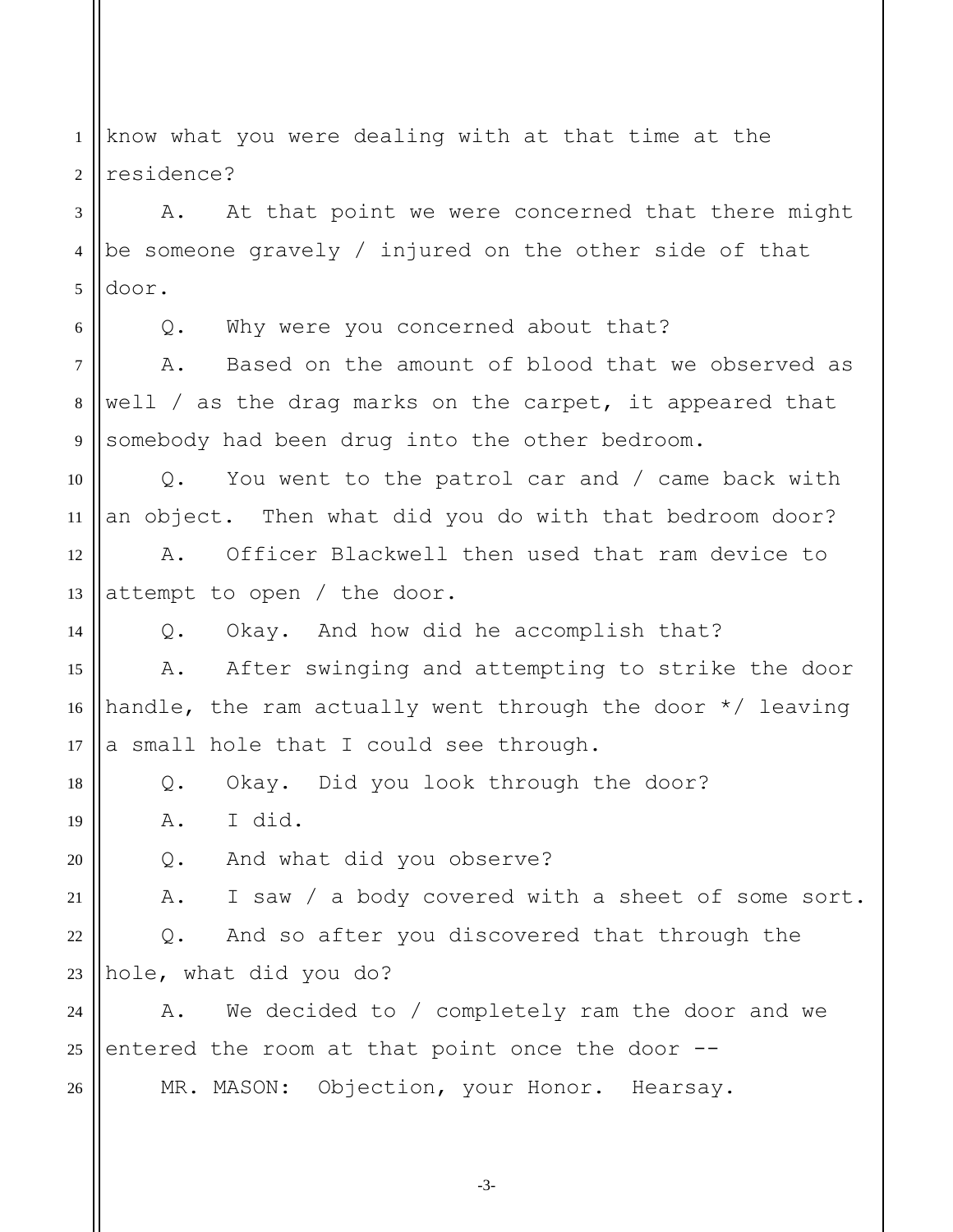1 2 3 4 5 6 7 8 9 10 11 12 13 14 15 16 17 18 19 20 21 22 23  $24$ 25 26 The witness can only testify as / to what she personally observed or did. MR. HAROLD: I can clear that up, your Honor. THE COURT: Overruled. Next question, please. Q. BY MR. HAROLD: You testified earlier you gained access to / the room and then discovered the victim. I forgot to ask you and so I need to ask it now. A. Okay. Q. Was there a call / for medical assistance at that time? A. We called for medical. However, once it was determined he had been dead for some time, we decided to / leave the scene as we had found it. Q. Was the person wearing clothing? MR. MASON: Objection. Asked and answered. THE COURT: Overruled. MR. MASON: I believe the witness testified to the / scene earlier. THE COURT: We don't need to rehash it now. So with that in mind, the objection is overruled. MR. HAROLD: I understand, your Honor. THE COURT: Next question, please. \*/ \*\*END OF WARM UP\*\*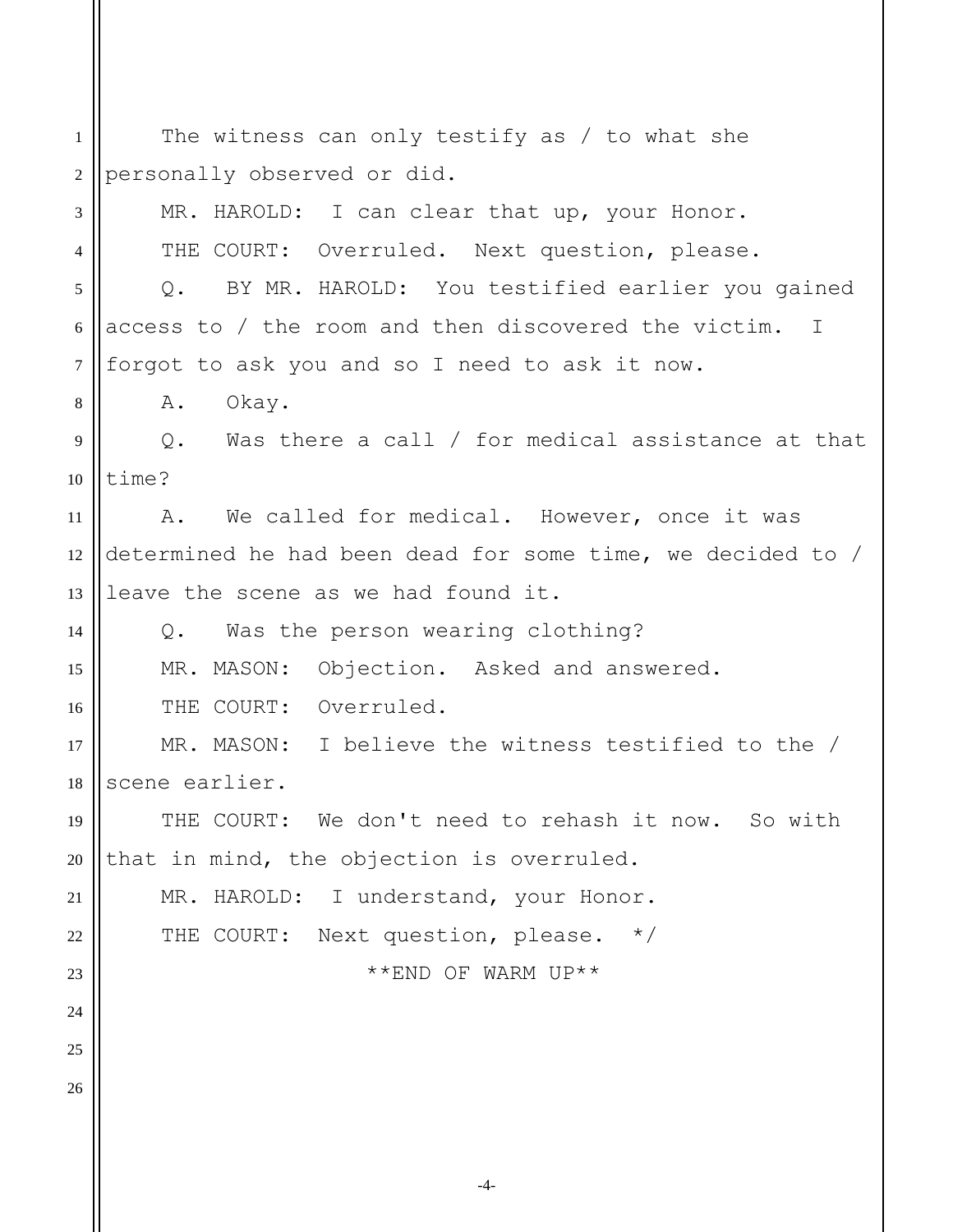1 EXAM

2 3 4 5 6 7 8 9 10 11 12 13 14 15 16 17 18 19 20 21 22 23 24 25 26 Q. BY MR. HAROLD: Did the victim have any shoes or socks on? A. I couldn't see that because he had plastic bags wrapped around his feet. Q. What color were / those plastic bags? A. White. Q. Did you observe if the victim had any injuries that you could see just from looking at him? A. Absolutely. Q. What did / you actually observe? A. I saw what appeared to be a bullet wound to his abdomen. Q. Okay. At that point did you take on a different / role in the investigation? A. Yes. Q. What did you do? A. I relieved Officer Hughes who was outside with the family. Q. Had there been a decision made / at some point to move the family away from the residence once you started to secure the scene? A. Yes. Q. Did you speak with the family / for a brief period of time? A. Yes, I did.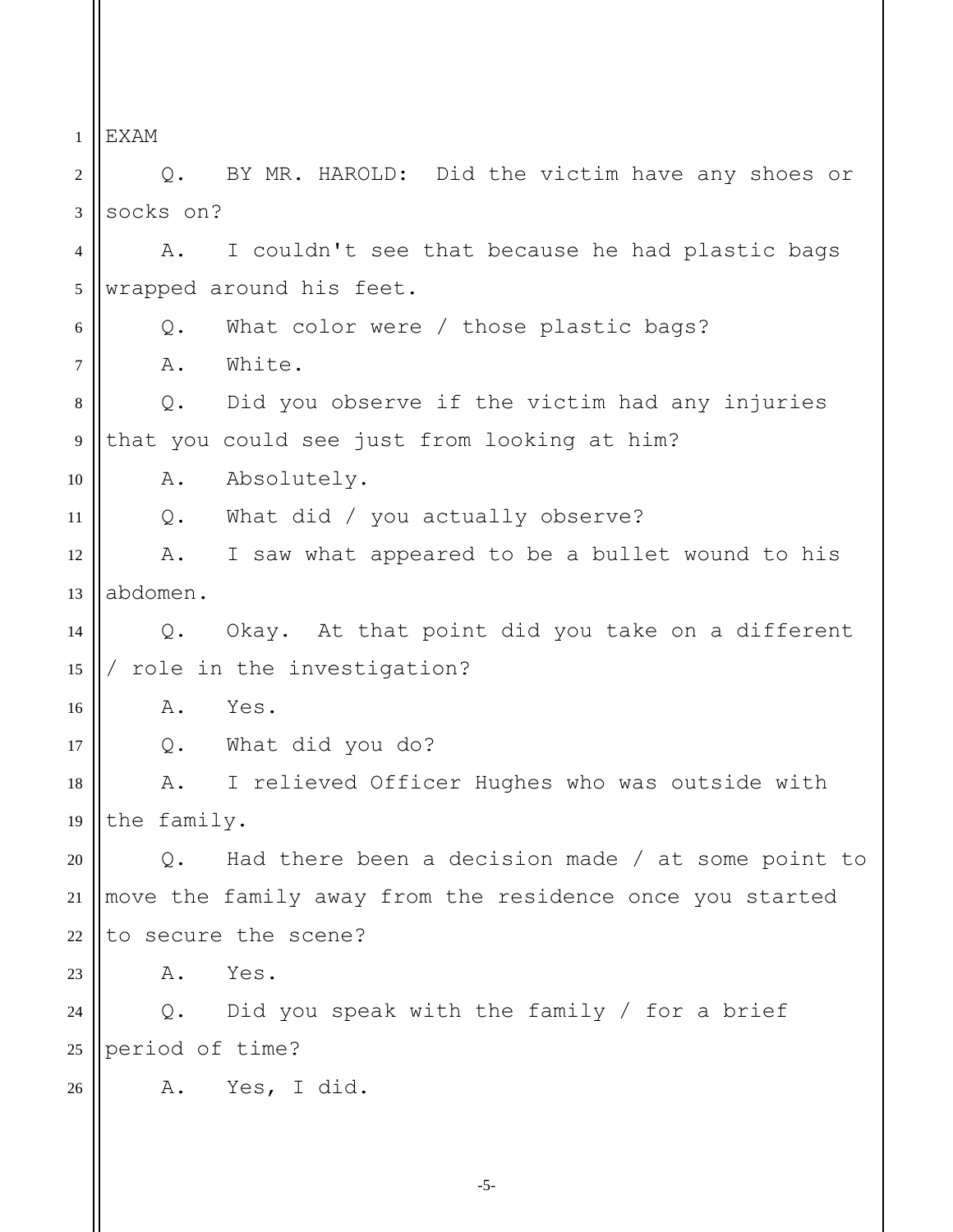1 2 3 Q. Were the family members kept away from the crime scene once blood was discovered and the / body was discovered?

A. Definitely.

5 6 Q. And at a scene such as what you responded to on that date, what is your role there?

7 8 9 10 A. As a first / responder, our job is to assess the scene. Essentially, try to figure out what exactly is going on. We try to determine if people are \*/ in danger or whether a crime has been committed or not.

11 12 13 14 Q. In this situation, once the door was opened and it was determined that there / was a victim down on the floor, is there a different team of officers that then comes to the scene?

15 A. Yes.

16 Q. Okay. And who was / that?

17 18 19 A. It would be the detectives from our department. Q. Detective Michael Crawford who is sitting here with me, was he one of those detectives?

20

 $24$ 

4

A. Yes, / he was.

21 22 23 Q. As far as the investigation, once the detectives are brought to the scene, do they then oversee and take over the investigation from / that point on?

A. Yes.

25 26 Q. Okay. And at some point did you ever go back into the home to look at the scene or see what / was

-6-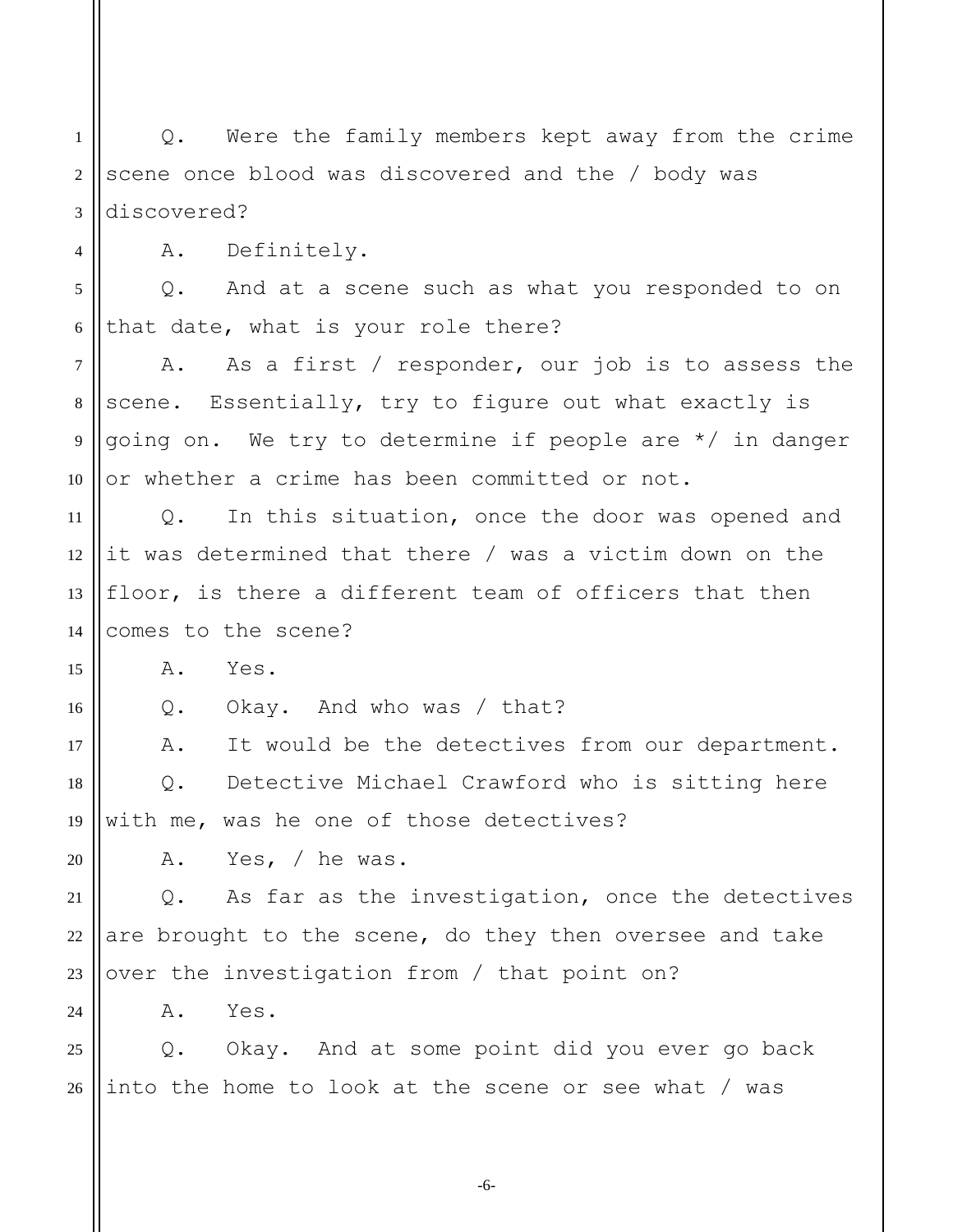| 1       | happening inside?                                          |
|---------|------------------------------------------------------------|
| 2       | Not that I can recall.<br>A.                               |
| 3       | Okay. Did you stay out with the family until you<br>Q.     |
| 4       | were relieved of your duty?                                |
| 5       | Yes.<br>Α.                                                 |
| 6       | Q. Okay. / Thank you very much, ma'am.                     |
| 7       | Thank you.<br>A.                                           |
| $\,8\,$ | MR. HAROLD: I have nothing further.                        |
| 9       | THE COURT: Cross-examination.                              |
| 10      | MR. MASON: Thank you very much, your Honor.                |
| 11      | CROSS-EXAMINATION                                          |
| 12      | BY MR. MASON: Good afternoon, ma'am.<br>Q.                 |
| 13      | A. Good afternoon.                                         |
| 14      | Let me / show you this exhibit. I apologize for<br>$Q$ .   |
| 15      | the photo quality, but it appears to be the doorway to the |
| 16      | bathroom off the hallway?                                  |
| 17      | A. Yes, sir. $*/$                                          |
| 18      |                                                            |
| 19      |                                                            |
| 20      |                                                            |
| 21      |                                                            |
| 22      |                                                            |
| 23      |                                                            |
| 24      |                                                            |
| 25      |                                                            |
| 26      |                                                            |
|         |                                                            |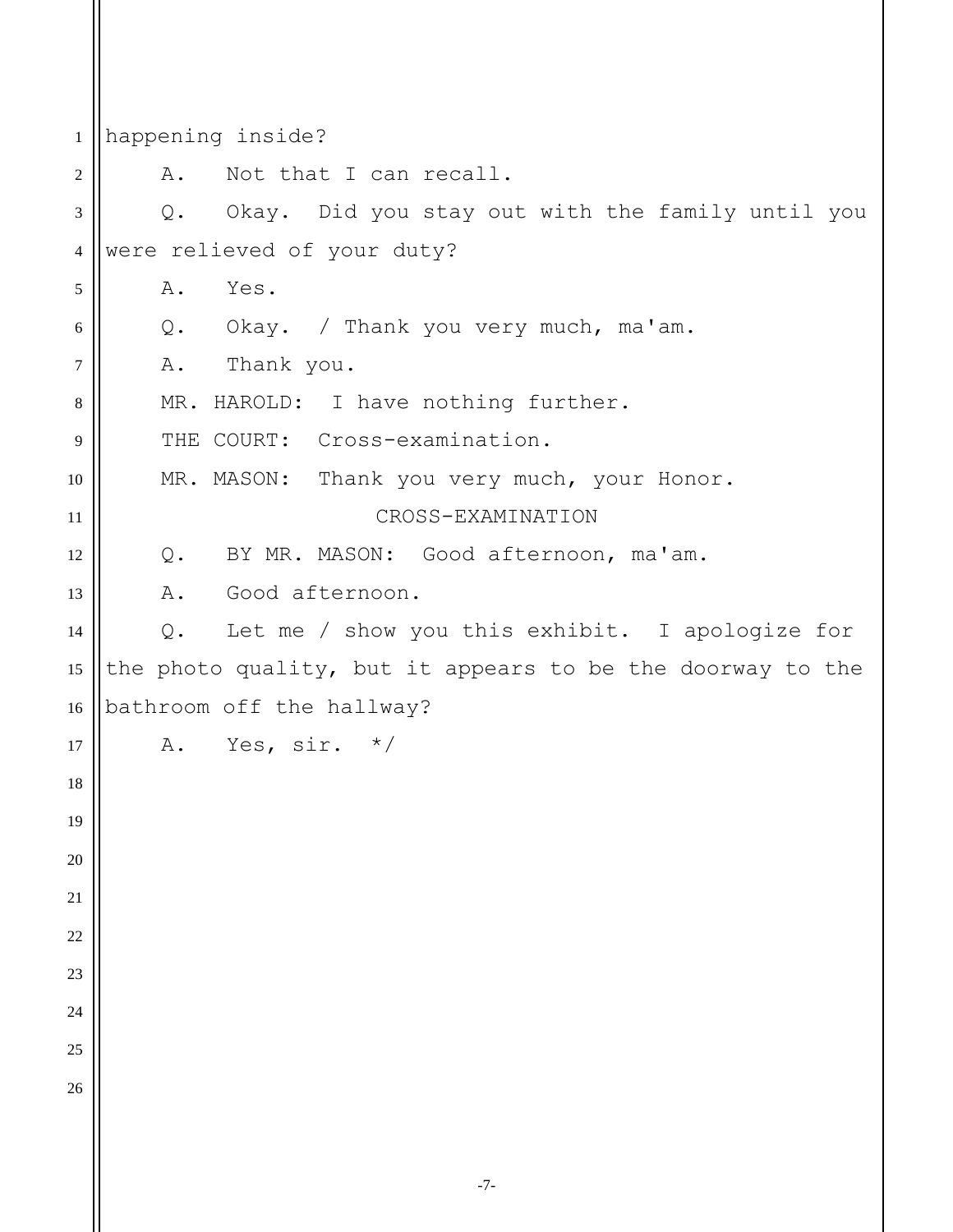1 START TYPING

4

7

11

16

17

20

23

24

2 3 Q. BY MR. MASON: That is one of the two bathrooms in the residence?

A. That's correct.

5 6 Q. This is the bathroom that's not connected to the master bedroom; is that / correct?

A. That's correct.

8 9 10 Q. If you were to be standing in the doorway of the bathroom, you would be facing the wall in the hallway; correct? /

A. Yes.

12 13 14 Q. Now, to the right of that wall and around the corner is where the kitchen, the dining room, and so forth were located; is / that correct?

15 A. Yes, sir.

Q. We saw those exhibits earlier; correct?

A. That's correct.

18 19 Q. And the back door to this residence would be around the corner to / the left; is that correct?

A. I am sorry, the back door?

21 22 Q. The entrance to the residence would be as shown in this photo. Is that / how you remember it?

A. Okay. Yes.

Q. Let me display what's already marked as 29.

25 26 Directing your attention to this area right here, are you able / to see that knife on the table?

-8-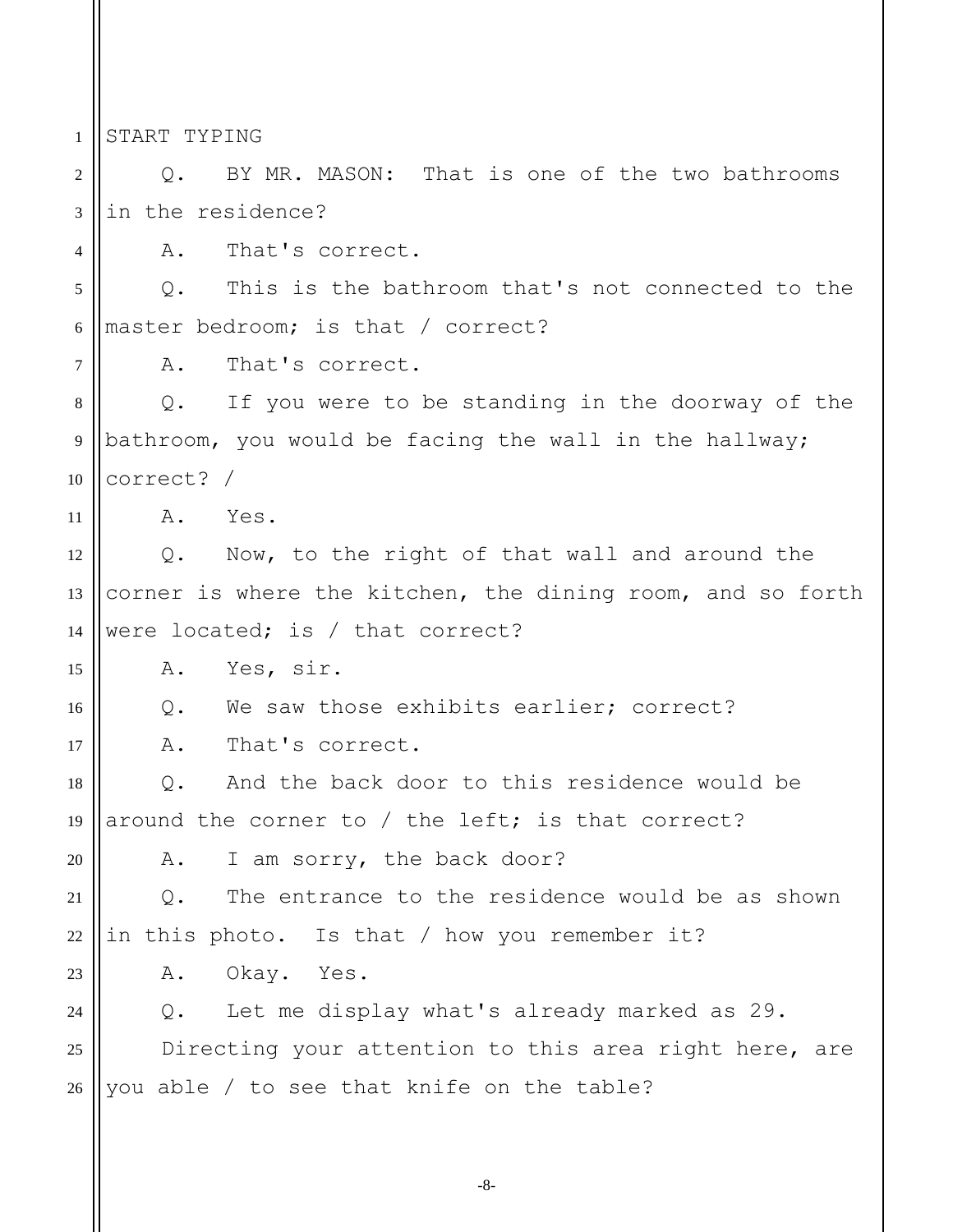1 2 3 4 5 6 7 8 9 10 11 12 13 14 15 16 17 18 19 20 21 22 23 24 25 26 A. Yes. Q. What else do you see in the photograph? A. The table has a lamp and some other items / on it. Q. And what are the items you see depicted on the table? MR. HAROLD: I object. This is beyond the scope. THE COURT: I agree with you. Do \*/ you want to make an offer of proof, Mr. Mason? MR. MASON: Your Honor, this goes to the discussion we had before the jury came in today. / I want to follow up on that. THE COURT: All right. Mr. Harold, do you still have an objection? MR. HAROLD: Well, in that case my objection would be / asked and answered. We covered this area yesterday with the jury. THE COURT: Overruled. I will allow some limited inquiry. Restate your question. Q. BY MR. MASON: As shown in the / photo, what was on the table that day? A. There are a couple water bottles. I also see a paper plate with food on it. Q. Do / you see the kitchen knife? A. I see that, yes. I also mentioned the lamp

-9-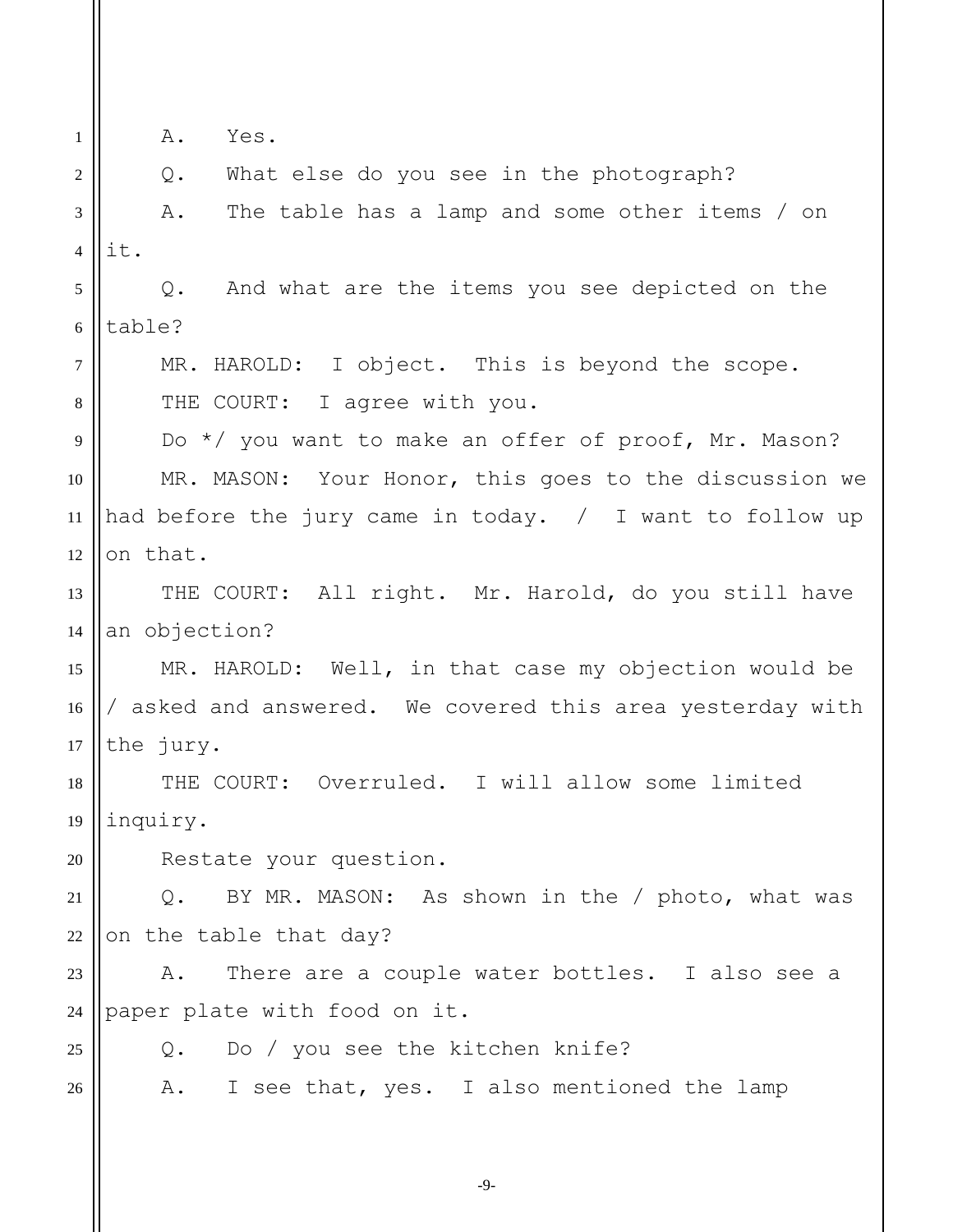1 2 3 4 5 6 7 8 9 10 11 12 13 14 15 16 17 18 19 20 21 22 23  $24$ 25 26 previously. Q. Did you notice the bottles yourself when you went into / the crime scene that afternoon? A. I don't recall any bottles specifically. Q. While you were in the home, did you ever determine  $-$ - by the way, how / long were you inside that residence? A. I honestly don't remember. Q. More than an hour or less than an hour? A. I honestly can't remember, sir. Q. While / you were there for whatever period of time that was, did you learn a bottle of vodka was found on that table? A. No. Q. You did \*/ not see that? A. Personally, I did not. I don't recall observing that, no. Q. As far as you know, no crime scene investigator placed a marker / next to a bottle of alcohol that had been consumed; correct? A. Not that I am aware of. Q. Moving to the photo of the vehicle, do / you recall seeing this truck parked in the garage when you arrived on the scene that afternoon? A. I don't remember that I looked into the / garage for the car.

-10-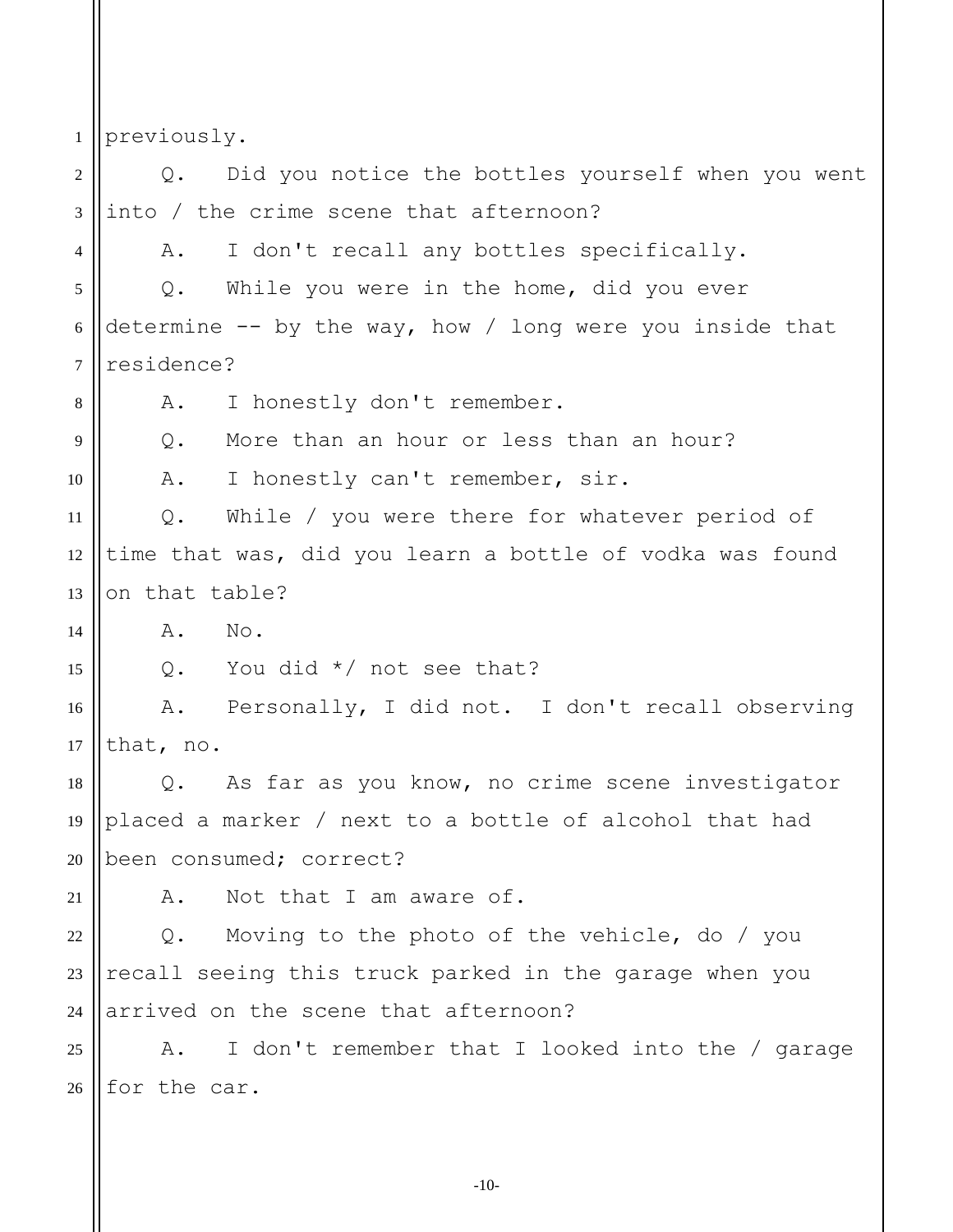1 2 3 4 5 6 7 8 9 10 11 12 13 14 15 16 17 18 19 20 21 22 23 24 25 26 Q. You testified earlier that you met with the victim's son, Kevin? A. Yes. Q. And did he tell you that the truck was / his vehicle? A. I don't know. Q. Didn't you testify before that Kevin told you that the truck was his? MR. HAROLD: Objection. Argumentative. THE COURT: Sustained. Q. BY MR. MASON: Now, you were describing / the general neighborhood as a residential tract of homes and that there was a commercial area nearby; is that correct? A. Yes, sir. Q. Did that commercial / area have things like drive-through restaurants? A. Yes. Q. One of the restaurants is a Burger King, as far as you know? A. Yes, it is. Q. Would that / be a mile from the crime scene? A. I would say that would be about right. MR. MASON: Excuse me, please, your Honor. I just need to find \*/ one more photo. THE COURT: Sure. Take your time. Q. BY MR. MASON: Officer, while I am doing that,

-11-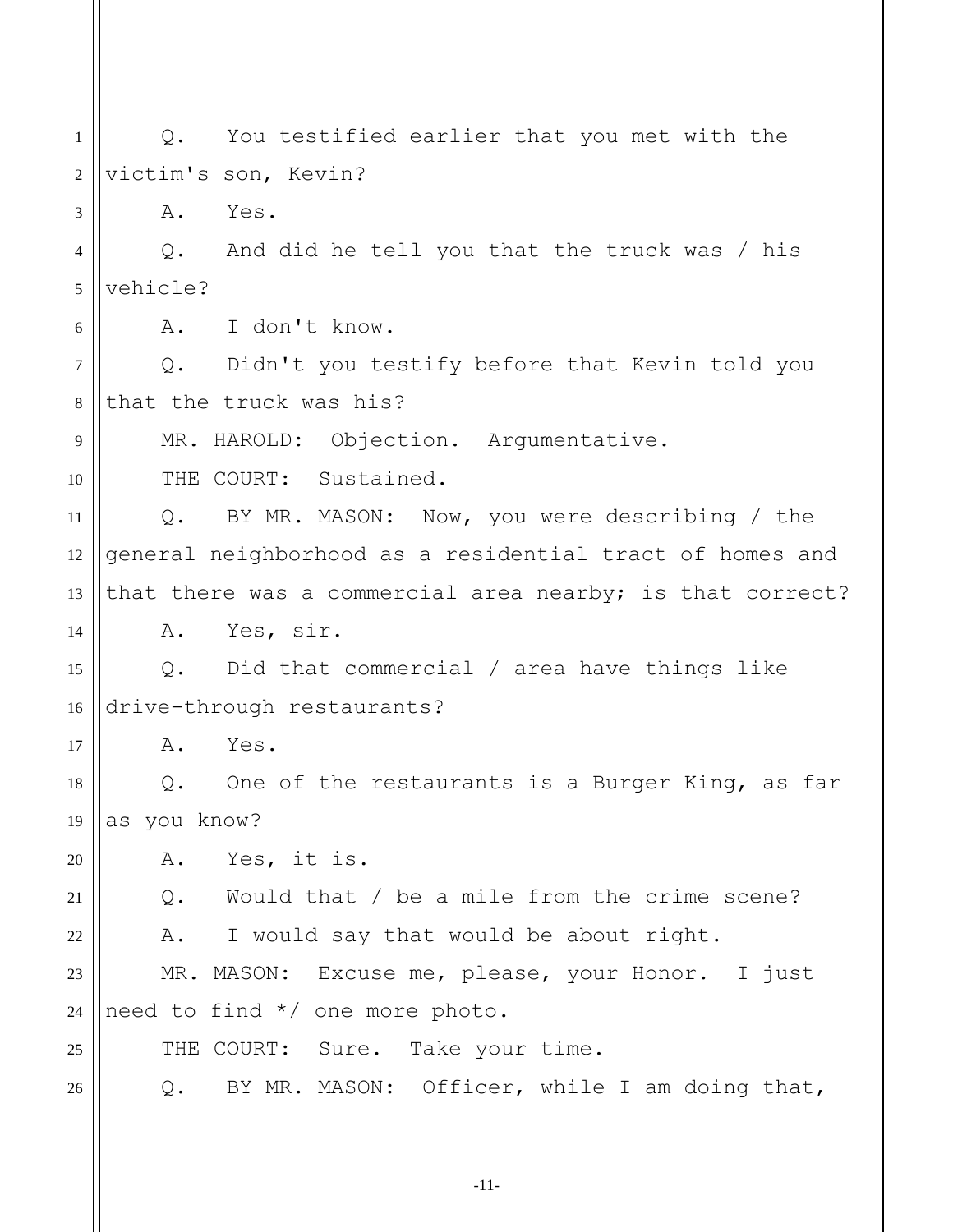1 2 3 4 5 6 7 8 9 10 11 12 13 14 15 16 17 18 19 20 21 22 23 24 25 26 there was a statement by you saying that you found an extra / lock on the front door; is that correct? A. Yes, sir. Q. Was that a padlock that had been added by someone after the home had been / built? MR. HAROLD: Objection. Calls for speculation. THE COURT: Sustained. Q. BY MR. MASON: You observed the padlock on the main or primary entrance? A. Correct. Q. You have no way of knowing today whether / that lock was put there by the homeowner or by anyone else; correct? A. That's correct. Q. From the exhibits you have seen in this trial, do / you recall seeing there was an excess of furniture in this home? A. The rooms were very crowded. The whole house looked like a warehouse. Q. Were / there boxes stacked in various rooms? A. Yes, sir. Q. In what rooms did you observe that? A. The whole house looked more like a storage facility than / a home. Q. You have heard about hoarders; is that correct? A. Yes, I have.

-12-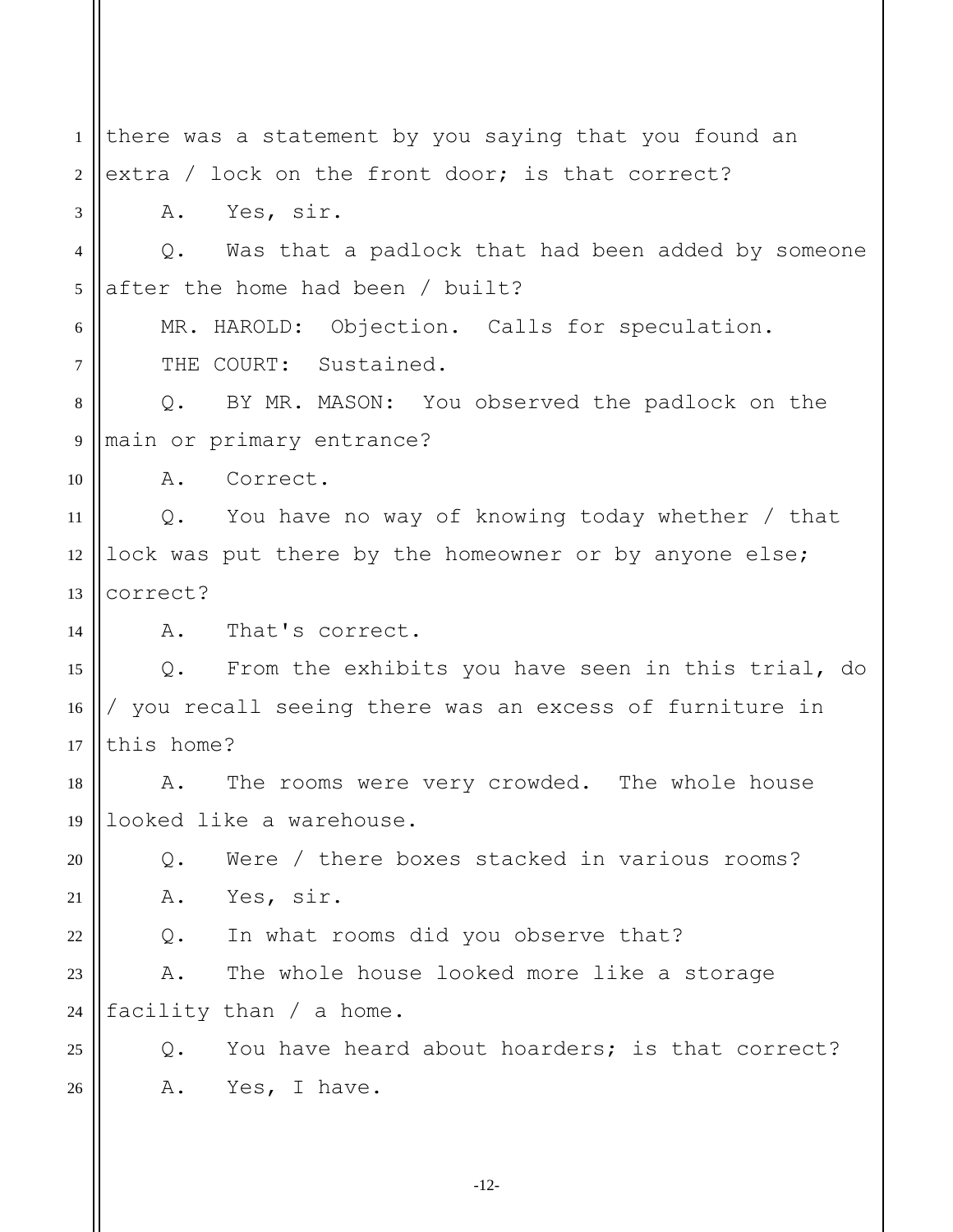1 2 Q. Did it appear to you that the residents of the home were / hoarders?

3 4 5 6 A. It was very crowded. I wouldn't say it was messy, just very full. I don't know anything about their personal situation. All I can \*/ say is that it was very crowded throughout the whole house.

7 8 Q. You would agree that the residence was cluttered? A. Yes, sir.

9 10 Q. Without all the clutter, / how would you describe the home as far as size?

A. I don't understand.

12 Q. That's okay. I'll move on.

THE COURT: Thank you.

14 15 16 17 Q. BY MR. MASON: When you arrived, your duty / was to look around for -- well, first of all, you said to secure the area and to look for anything unusual or anything that might / be related to the crime; correct?

A. Yes.

11

13

18

26

19 20 21 22 23 Q. And would it be true to say that you found no evidence whatsoever of the home being ransacked? / MR. HAROLD: Objection. Vague and ambiguous. THE COURT: Overruled. You can answer that if you understand it.

24 25 THE WITNESS: What I saw did not appear to be ransacked, no. It was / just very crowded.

Q. BY MR. MASON: There weren't drawers open and

-13-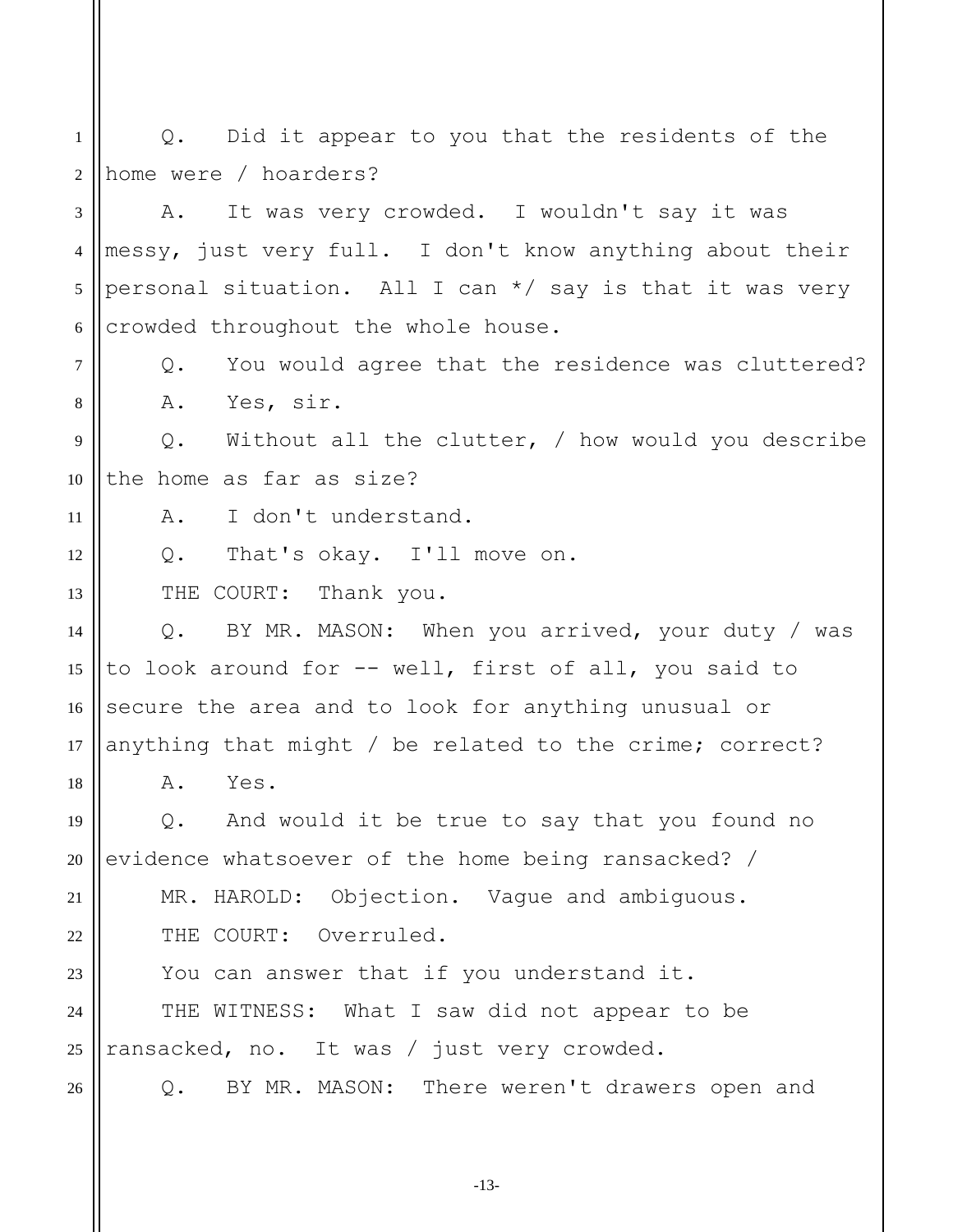1 2 3 4 5 6 7 8 9 10 11 12 13 14 15 16 17 18 19 20 21 22 23  $24$ 25 26 things thrown on the floor; right? A. Correct. Q. Do you understand what I mean by "ransacked"? A. I understand / the term, yes. Q. Okay. Thank you. I am showing you what's been marked as an exhibit. Does this look familiar to you? A. Yes. That is / the inside of the garage. Q. Do you also recognize the truck that is depicted in that photo? A. I recognize it from that crime scene, yes.  $*/$ Q. Had you seen that vehicle prior to that afternoon? A. No, sir. Not that I can remember. Q. Did you ever enter the garage yourself? A. No. Q. Did / you look in the doorway or poke your head around the corner to see what was happening inside? A. Not that I can recall. Q. How do / you actually know that this is the garage? A. Because I was there at the moment that they were ramming the door to gain entry. Q. That / they were what? A. They were ramming the door. Q. Okay.

-14-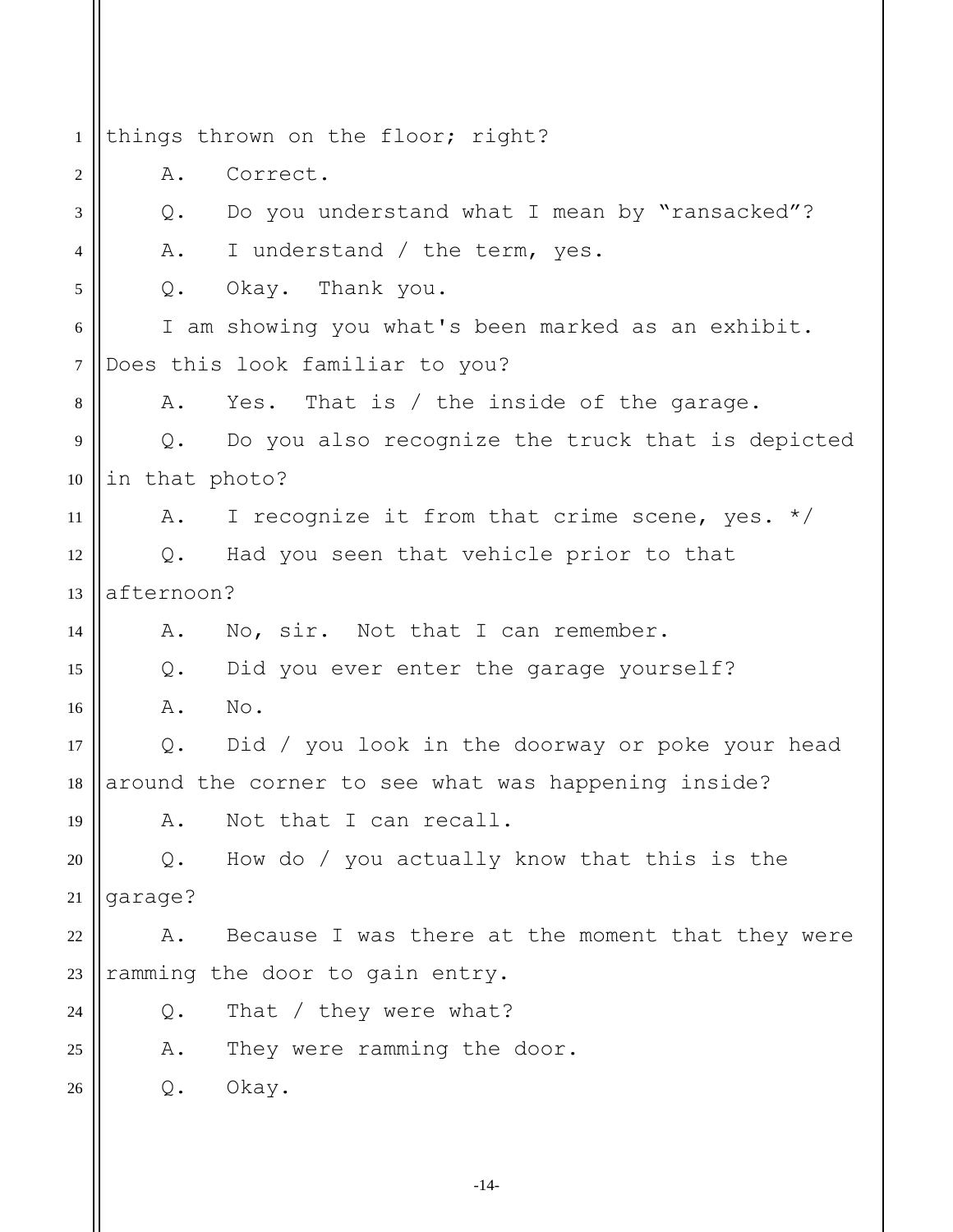1 2 3 4 5 6 7 8 9 10 11 12 13 14 15 16 17 18 19 20 21 22 23  $24$ 25 26 A. I observed them doing that. Q. So you were standing outside the entrance to the garage, but / you didn't actually enter the garage? A. No, I did not. Q. Did you look inside the garage in any way? MR. HAROLD: Objection, your Honor. Asked and answered. / THE COURT: Sustained. Let's move on. Q. BY MR. MASON: Were you there while the crime scene investigators were tagging and putting their little markers on the various items that they / wanted to bring attention to? A. I can't recall whether or not I was present, no. Q. Is that something that is part of your function at / the scene? A. No, sir. I am not part of the team that collects evidence. Q. Do you ever have that role at a crime scene? A. No,  $*/$  sir. There may be occasions where I would point something out to someone for purposes of collection but not typically. Q. Okay. As far as you / can tell, this photo was taken inside the garage; is that correct? A. Yes. Q. Thank you. When you arrived at the location, did you testify that

-15-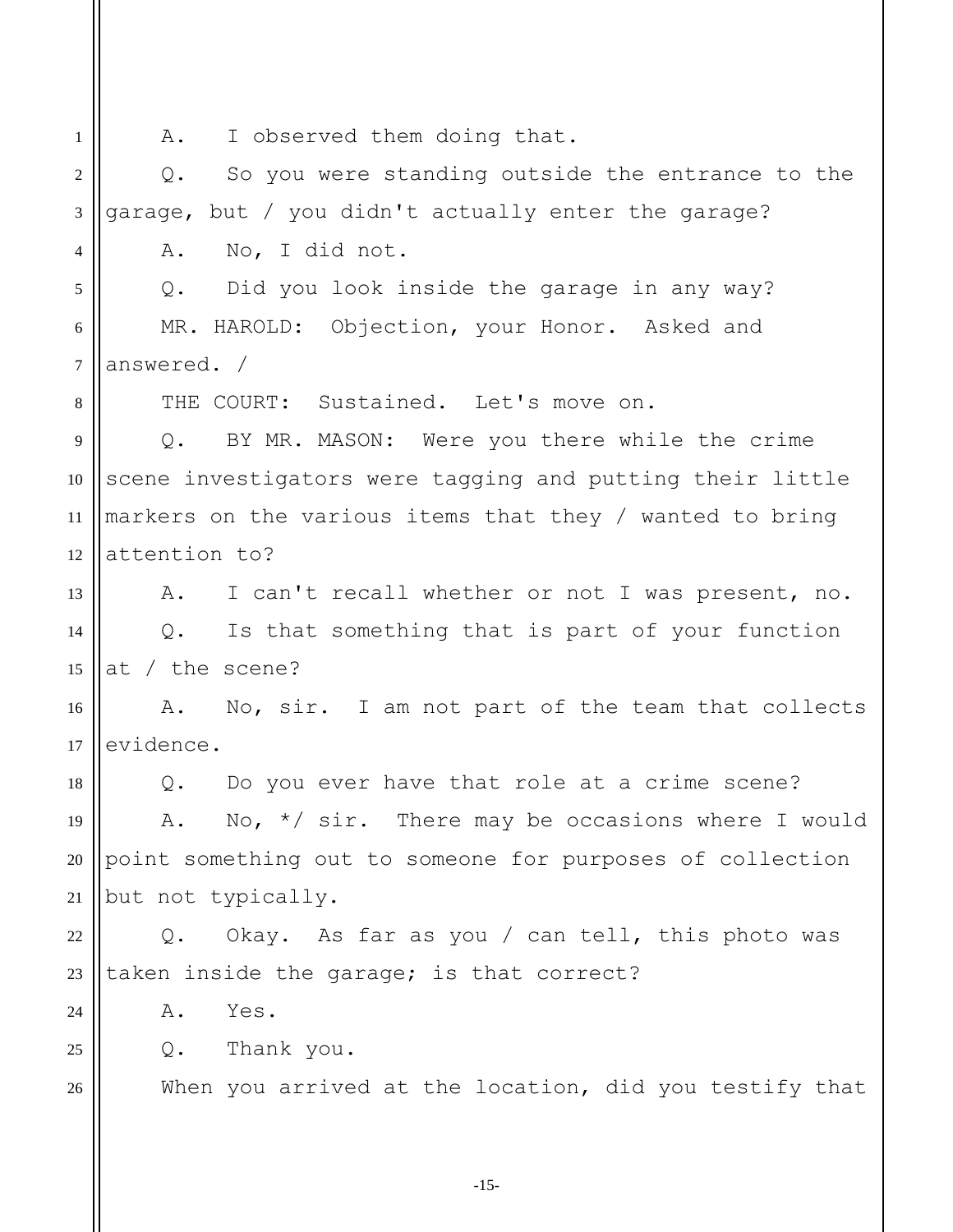1 2 3 4 5 6 7 8 9 10 11 12 13 14 15 16 17 18 19 20 21 22 23  $24$ 25 26 / the back entrance was already open? A. The gate was open. Q. Was there a gate, or was there actually a regular door that was left open? / A. I believe it was a gate. Q. You weren't the first officer at the scene; correct? A. No, sir. Q. There were officers there ahead of you; right?/ A. Yes, sir. Q. Did you ever learn from any source whether or not the back door to the home was already open when the officers first / arrived? A. I never heard about that, no. MR. MASON: I have no further questions. THE COURT: Redirect. MR. HAROLD: Yes. Thank you. REDIRECT EXAMINATION Q. BY MR. HAROLD: Officer, you have looked at photographs and explained where / different things are. What I am going to do is ask you to take a look at a diagram just to also assist us in / understanding what these photographs show us. A. Okay. MR. HAROLD: Your Honor, I have what appears to be an enlargement of a diagram of the residence.

-16-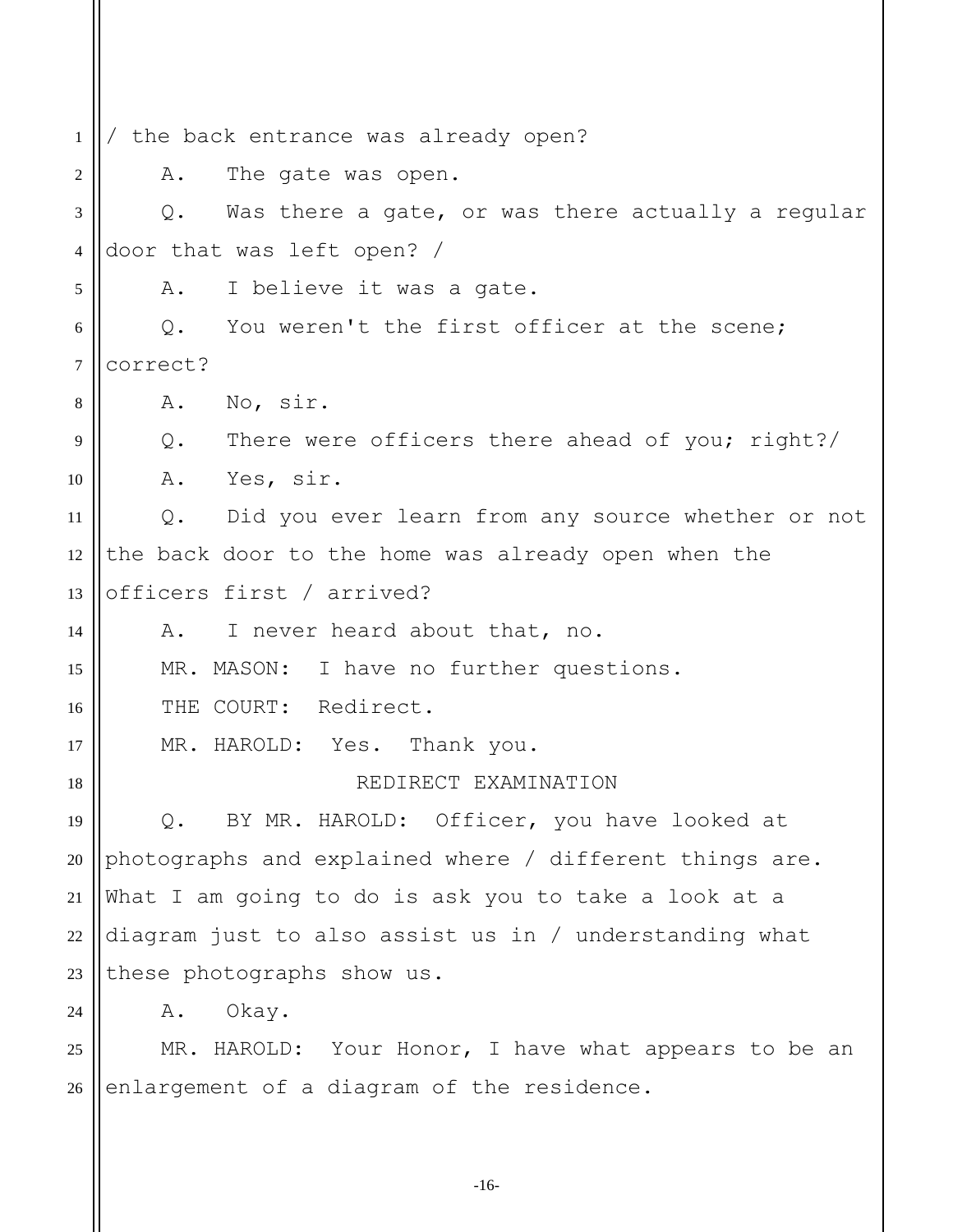1 2 3 4 5 6 7 8 9 10 11 12 13 14 15 16 17 18 19 20 21 22 23  $24$ 25 26 THE COURT: Do you \*/ want that marked as an exhibit? MR. HAROLD: Yes. Thank you, your Honor. THE COURT: It will be marked next in order. Is there an objection to displaying the / board? MR. MASON: No objection, your Honor. MR. HAROLD: Thank you. THE COURT: Next question. Q. BY MR. HAROLD: Even though not to scale, does it appear to be an accurate representation of the inside / of this residence? A. Yes. Q. You see the garage shown on the diagram; is that correct? A. Yes, I do. Q. Now, is this a diagram that you / prepared from your being at the scene? A. No, sir. That is not something within my duties that day. Q. Do you know who prepared this diagram? / A. I could check the report, but I don't know personally. Q. Would it have been one of the detectives there that day? A. No, sir. Diagrams and / things like that are typically prepared by the crime scene investigators. Q. Are those the same people who collect evidence

-17-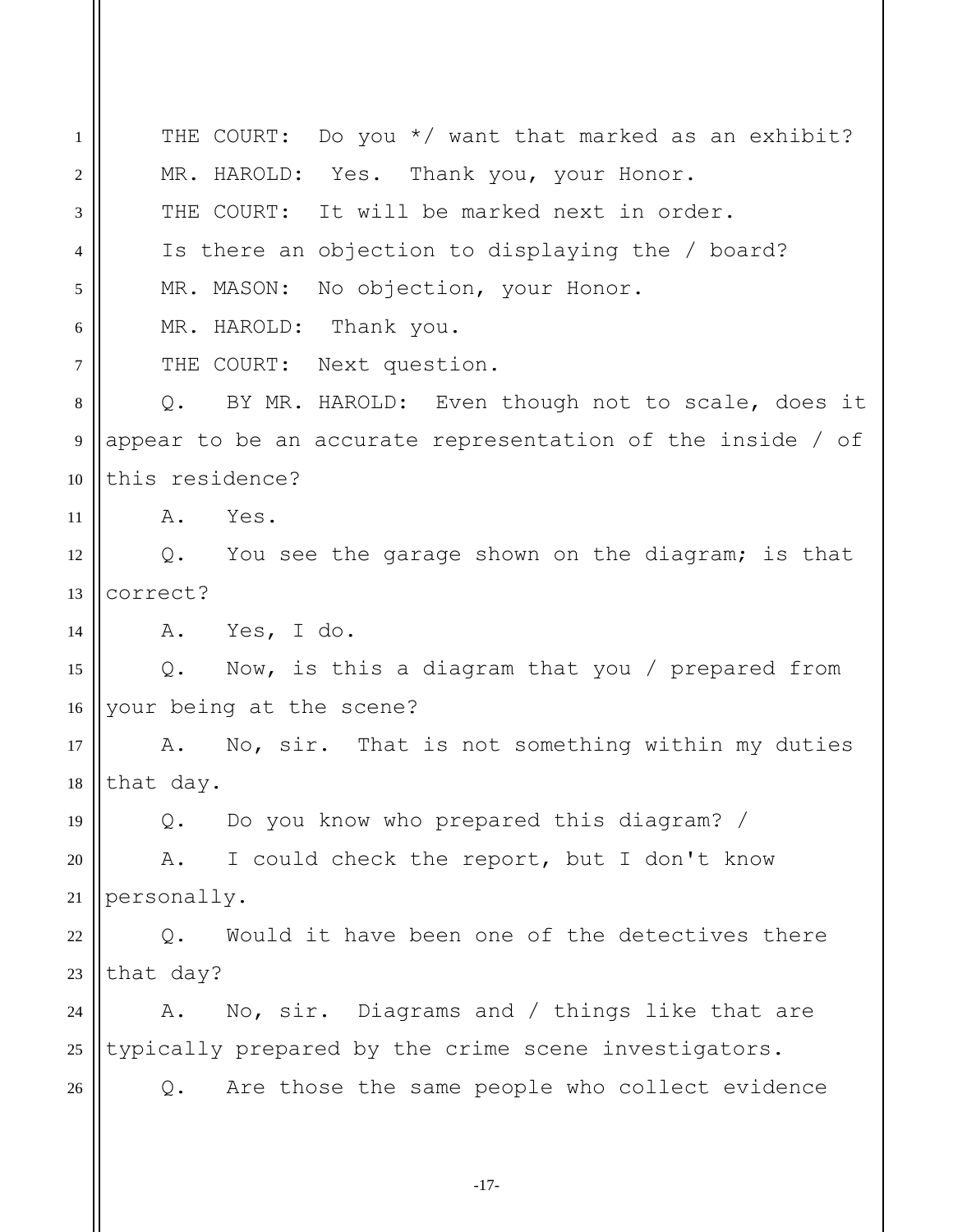1 2 3 4 5 6 7 8 9 10 11 12 13 14 15 16 17 18 19 20 21 22 23 24 25 26 and take photos? A. Yes, sir. That / is usually how our department handles those duties. Q. And to the bottom left of the diagram, there is a patio gate. Is that the white / gate you were just asked about that appeared to be open when you arrived? A. Yes, it is. Q. Now, just to the right of the patio,  $*/$  there is a blue line. Do you see that? A. Yes, I do. Q. What does that represent, if you know? A. It is the window to the / kitchen. Q. Okay. Above that there appears to be a brown dotted line. Do you see that? A. Correct. Q. Does that depict the entrance to the kitchen? / A. Yes, that's correct. Q. Is that the doorway you entered when you arrived that afternoon? A. Yes, that's correct. Q. And then you made your way throughout the / residence as you were securing the scene; is that correct? A. That's correct. Q. Do you recognize the bedrooms and the bathrooms on the diagram? A. Yes, sir. / There are two bedrooms and two

-18-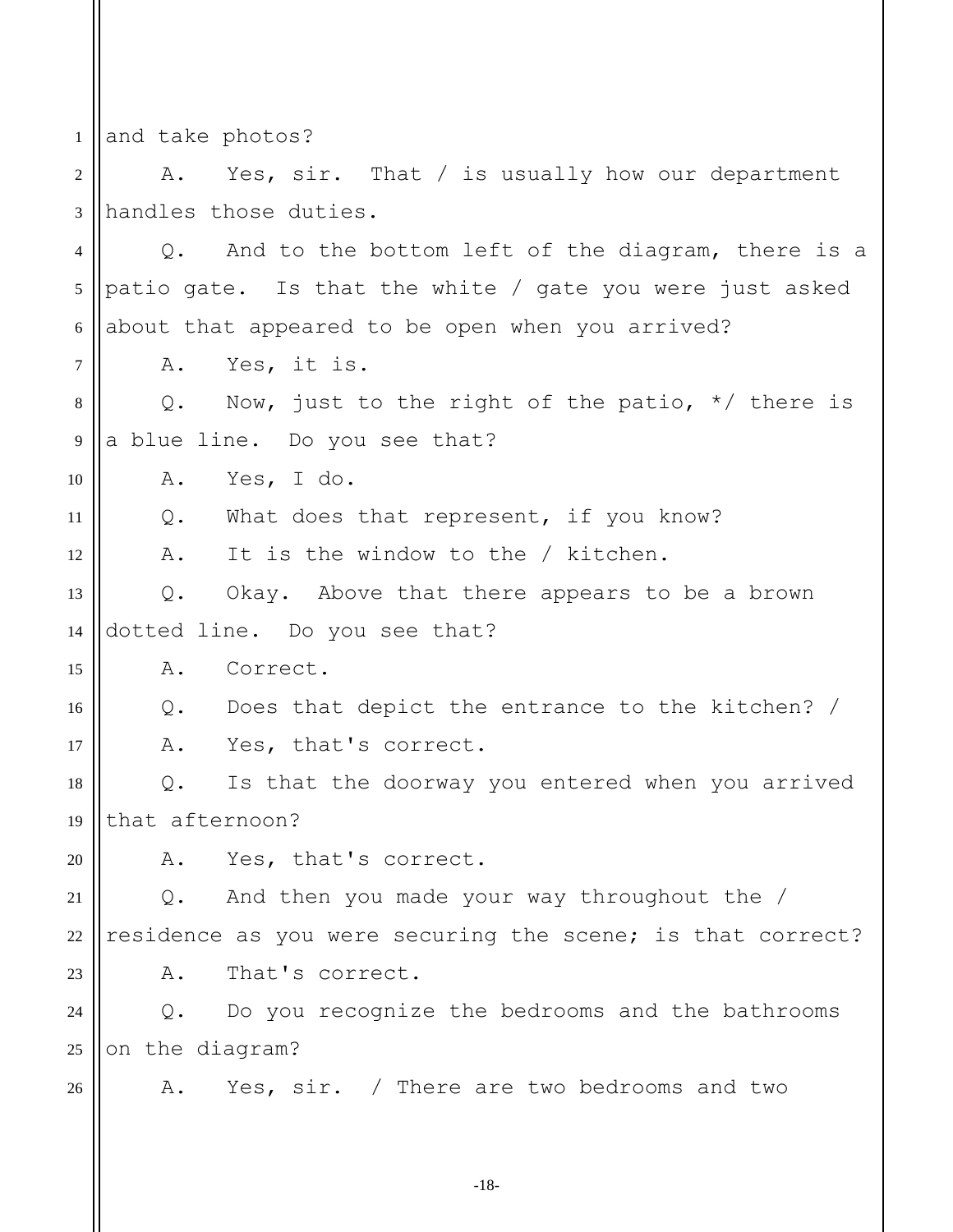1 bathrooms.

8

20

2 3 Q. And is that how you remember the scene that afternoon?

4 5 A. I believe the diagram accurately depicts the scene. /

6 7 Q. And where I have just pointed for the jury, is that the bedroom where you discovered the body?

A. That is the same bedroom, yes.

9 10 Q. Do / you remember if there was bedroom furniture in that room when you arrived?

11 12 A. There was no bed in that room. It appeared to be used / for an office instead of a bedroom for sleeping.

13 14 Q. But that is the room that had the bathroom connected; is that correct?

15 16 A. Yes. It was \*/ the master bedroom of the home, but it appeared to be used as an office.

17 18 19 Q. So just to give us the layout, does looking at / this diagram accurately reflect the major parts of the residence that day?

MR. MASON: Objection. Asked and answered.

21 22 THE COURT: She has already testified to that. Sustained.

23 24 25 26 Q. BY MR. HAROLD: And then, / finally, I wanted to ask you just about your role. As a responding officer, is it part of your job first to secure the scene? / A. Yes.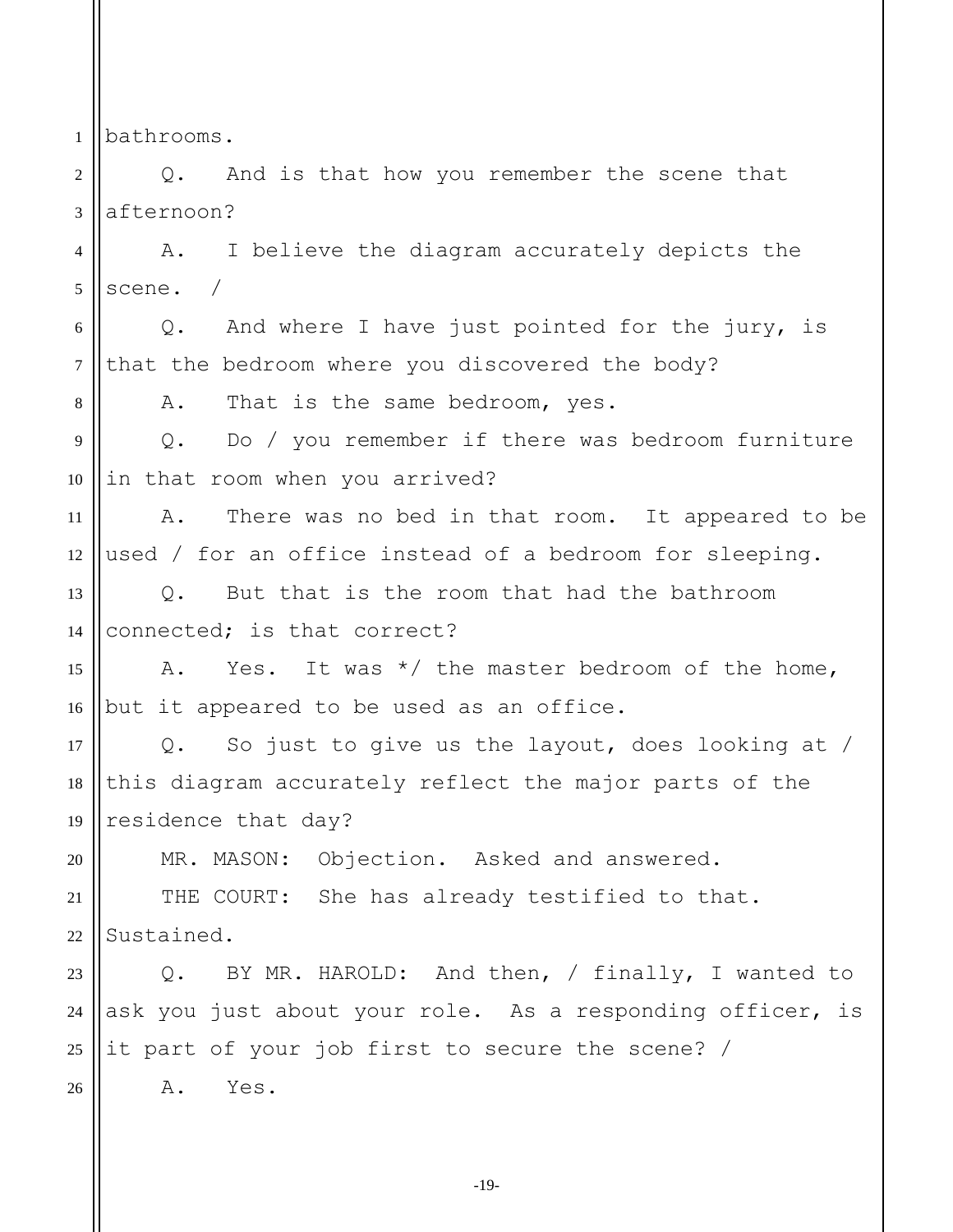| 1              | And to see if there was a crime?<br>$Q$ .                |
|----------------|----------------------------------------------------------|
| 2              | Α.<br>Yes.                                               |
| 3              | And if anybody needs help, that is your job?<br>$Q$ .    |
| $\overline{4}$ | Yes.<br>Α.                                               |
| 5              | In this particular investigation are / you there<br>Q.   |
| 6              | to assist the detectives once they all arrive?           |
| 7              | If they need assistance, yes.<br>Α.                      |
| 8              | In this case were you involved in collecting any<br>Q.   |
| 9              | of / the evidence?                                       |
| 10             | $\mathbb N\circ$ .<br>Α.                                 |
| 11             | Okay. Everything you have told us today, are<br>Q.       |
| 12             | these your observations that you made when you went into |
| 13             | the home?                                                |
| 14             | A. Yes.                                                  |
| 15             | Q. Okay. / And once you secured the scene, saw the       |
| 16             | victim, and then exited, was your job done inside?       |
| 17             | Yes, it was.<br>Α.                                       |
| 18             | Thank you, ma'am.<br>Q.                                  |
| 19             | Okay.<br>Α.                                              |
| 20             | MR. HAROLD: I / have nothing further.                    |
| 21             | THE COURT: Do you have any recross?                      |
| 22             | MR. MASON: No, I don't.                                  |
| 23             | THE COURT: May this witness step down and be excused?    |
| 24             | MR. HAROLD: Yes, your Honor.                             |
| 25             | MR. MASON: Yes.                                          |
| 26             | THE WITNESS: Thank you. /*                               |
|                |                                                          |

-20-